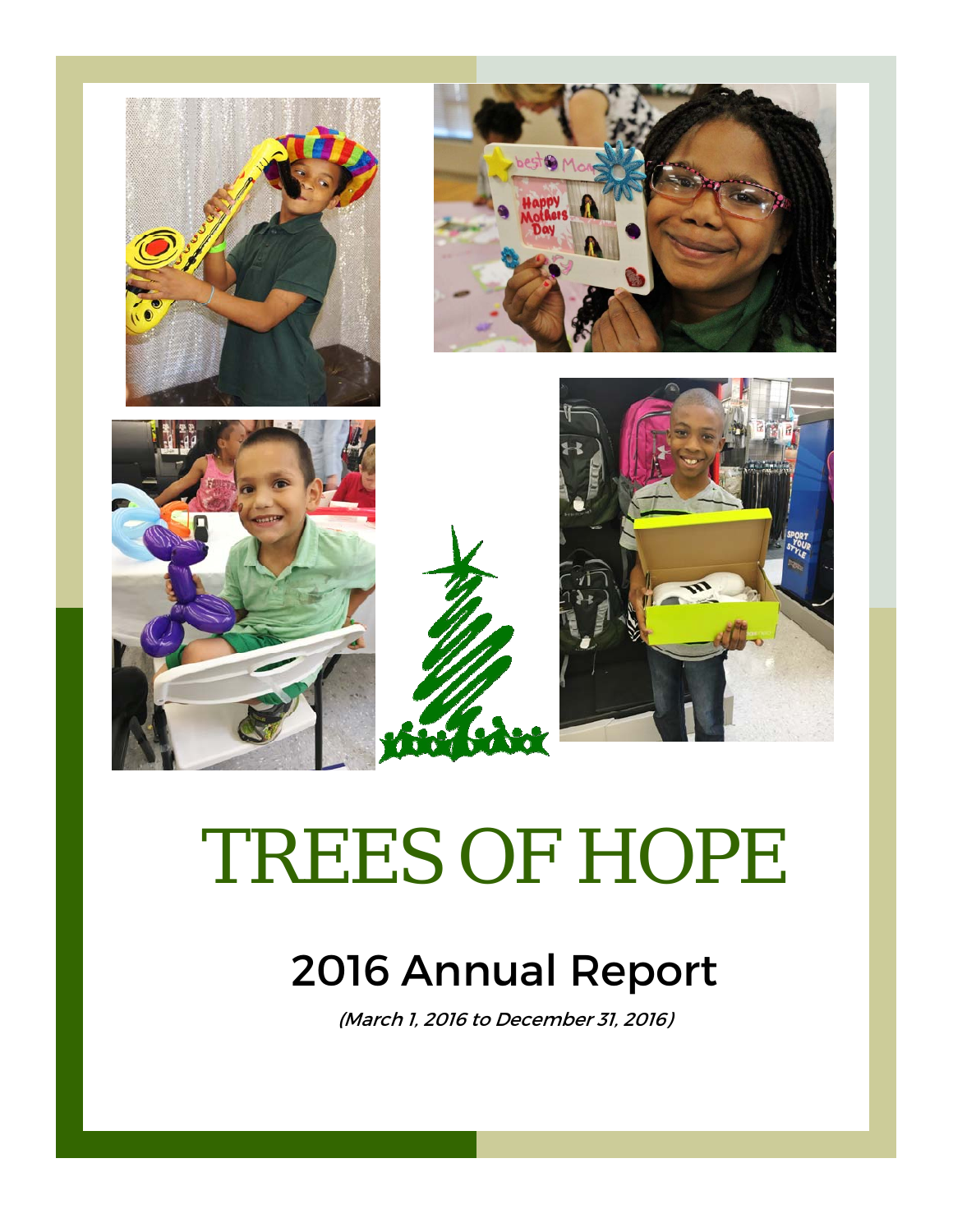

Board of Trustees President Laura Jones

Vice Presidents Shanna Bass and Melissa Holton

> **Secretary** Tany Klaes

**Treasurer** Lesha Elsenbrook

Wendy Askew Ashley W. Beecher Katie Clark Amanda Davis Anne Freeman Angie Gildea Donna Grehn Melissa Holton Laura Jones Tany Klaes Katie Leonard Susan Lewis Carmen Mach Elizabeth Poirrier Melanie Rothwell Elisabeth Rush Farrell Saunders Elise Swann Vivian Wilson

**MISSION: Trees of Hope was founded in 1990 as** a non-profit 501 (c) (3) organization with the specific purpose to conduct fund raising activities for the exclusive benefit of Star of Hope, Houston's largest agency for the homeless.

# Trees of Hope 2016 in Numbers

# \$300,000

## 2017 Gift to Star of Hope

**96** Guild Members





# 600

Pairs of shoes given at Back to School and New Year, New Shoe Events

Over 120 volunteers

for Trees of Hope events





Over 60 women and children treated

to Mother's Day Party

# Over \$9.8 million

donated to Star of Hope since 1990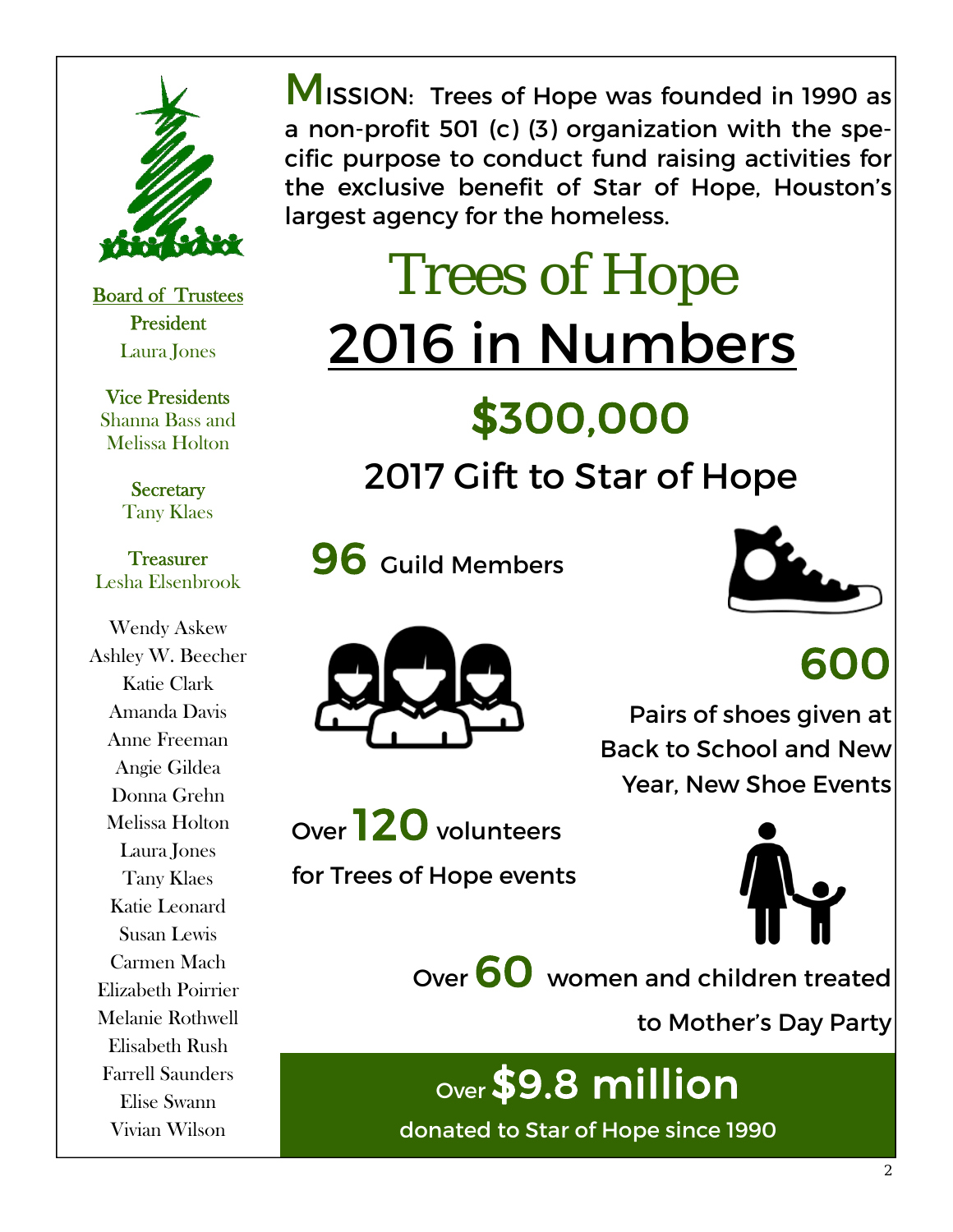

Advisory Board Kim Black Rachel Boehler Carol Buckley Jennifer Ducote Pepper Edens Madeleine Elmer Kristin Gauntt Robin Klaes Kelley Lubanko DeeDee Marsh Leda Netland Paula Paine Terry Prather Nancy Pustka Cari Ross Mary Rothwell Christy Rowland Leigh Smith Shannon Smith Kelli Weinzierl Sara Jane Wilson

#### Life Trustees

Mary Ann Belin Jo Ann Petersen Kathy Tabor June Waggoner Nancy Walker

Honorary Life Trustee Lynn Wyatt

## Financial Report

### 2016 Total Revenue: \$683,750.00



#### Program Revenue Major Gifts

McNair Foundation - \$15,000 for January New Year New Shoes Frost Bank - \$5,000 for children's programs Waste Management—\$2,500 for children's programs

### 2016 Total Expenses: \$322,100.00\*



\*Does not include annual gift to Star of Hope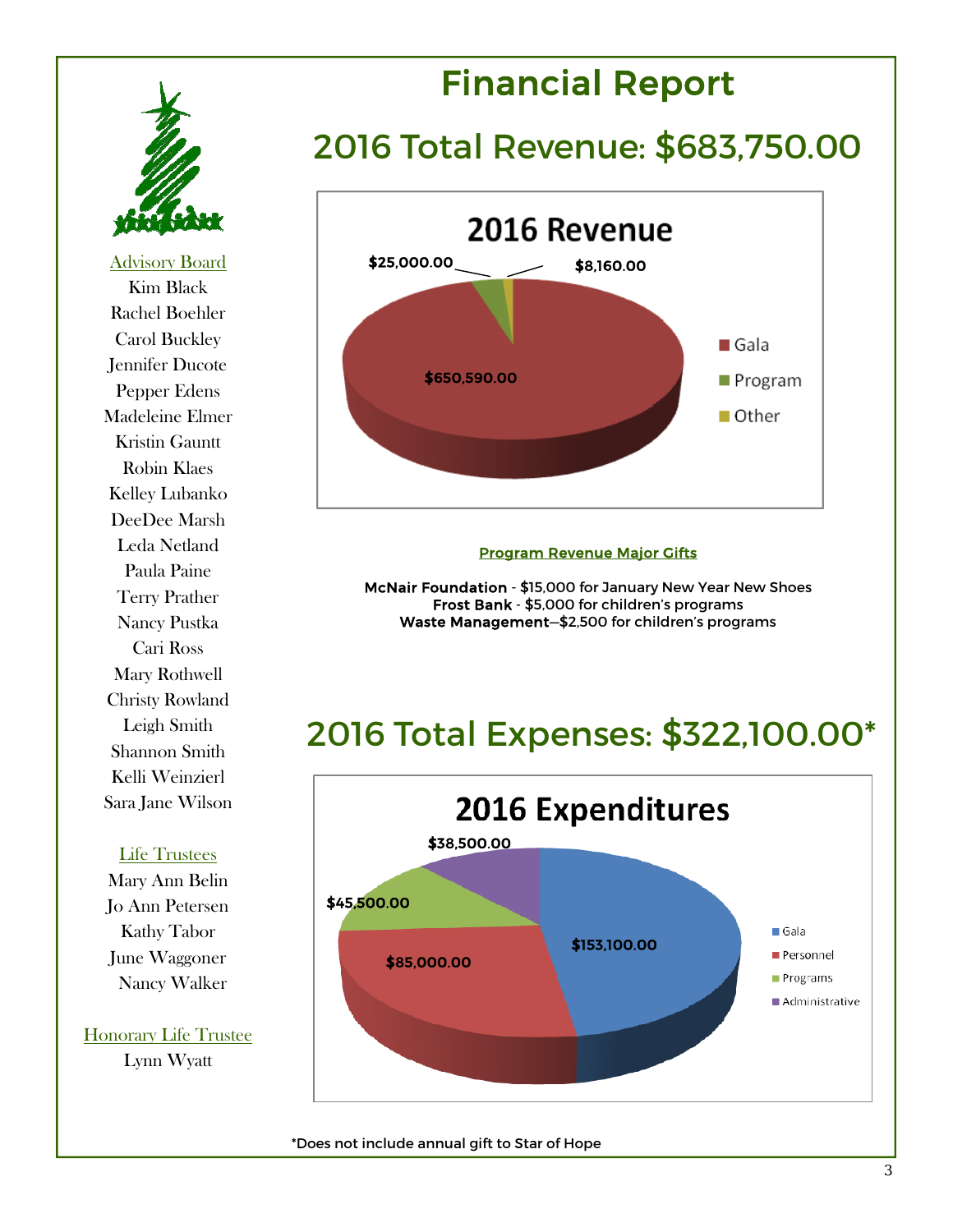

34 Tables

November 4, 2016

**Chairs** Donna Grehn and Sharon Schwartz

**Honoring** Lisa and John Stoika

> Honorary Chair Lynn Wyatt

## Total Gala Revenue: \$650,590.00



#### Auction Revenue by Category

| <b>Committee</b>                           | <b>Revenue</b>     |
|--------------------------------------------|--------------------|
| <b>Live Auction</b>                        | \$77,000/5 items   |
| <b>Paddles Up</b>                          | \$97,050           |
| <b>Silent Auction /Big</b><br><b>Board</b> | \$56,195/114 items |
| <b>All Trees</b>                           | \$8,685/16 trees   |
| <b>Wine Pull</b>                           | \$7,500/52 bottles |
| Wreaths                                    | \$4,410/19 wreaths |

#### Over \$95,000

raised in "Paddles Up" alone!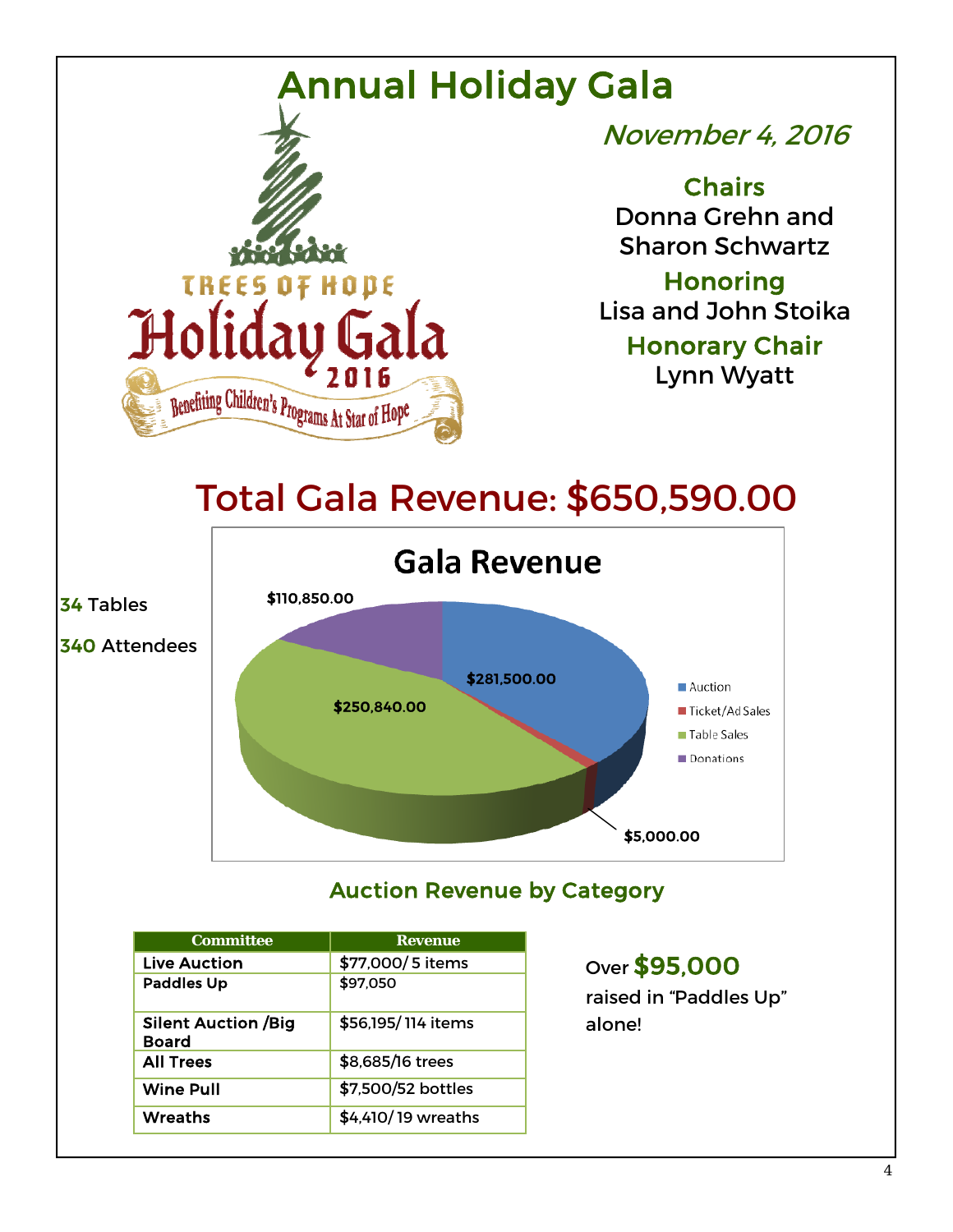#### Trees of Hope Programs Spring Guild Luncheon Spring Break Field Trip



#### Mother's Day Party





Flip Flops for Camp



Back to School Shoe Event Over 60 women and children treated to Mother's Day Party Over  $90$  pairs of flip flops and beach towels were donated for camp-goers

Over 400 pairs of shoes and socks donated to Star of Hope children

#### Christmas Break Crafts





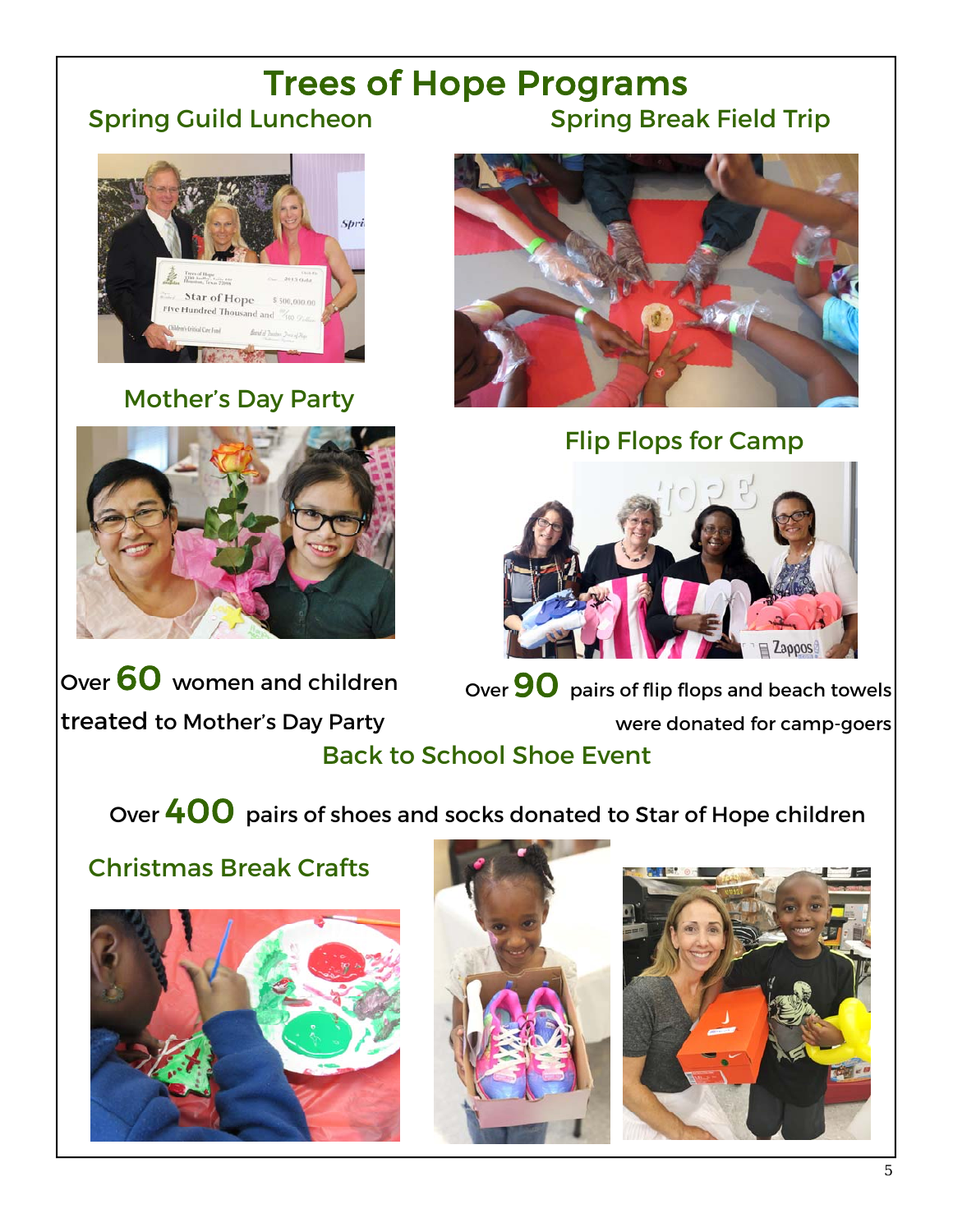### 2016 Donors

A Bientot A Fare Extraordinaire Abejas Boutique Academy Sports + Outdoors Albertsons Safeway Allison and Thomas Crosby Amelia and Matthew Ralls Amy and Jean Frizzell Angela L. Wright Anita O'Shaughnessy Anne and John Freeman Armando's Artmix Creative Learning Center Ashley and Clark Beecher Athena Gun Club Azuz Boutique Backstreet, Hugo's & Prego Restaurants Bayou Bend Collection & Gardens/Museum of Fine Arts, Houston Becks Prime Beecher Reagan Advisors Beecher's Boutique Events Bespoke by GJCD Bessie and Bennie Ennis Boxwood Interiors Brad Brandt Designs Brennan's of Houston Brinker International BRSH Dental Bryan P. Muecke Burton Construction Cabot Oil & Gas Corporation Carmelo's Ristorante Italiano Carmen and Butch Mach Carol and Lynn Bernard Carrie and Tom Field Castex Foundation Chama Gaucha Brazilian Steakhouse Charlotte A. Rothwell Cherie and John Lindley Chick-fil-A Cindi and Robert Colvin Citadel on Kirby Classic Accessories & Christmas Combat Houston Coppa Osteria Courtney and Bill Toomey Creative Branch Curtis and Meghan Zubot Cynthia and Campbell Lange D'Amico's Italian Market Cafe Dasha Carper David J. Voorhees DeeDee and Wallis Marsh Define: body & mind RIVER OAKS

Dessert Gallery Diane K. Lester Diane and William Lee Discover Gymanstics Donna and Chuck Grehn Doris and Terry Looper Duchman Family Winery Elise and Evans Swann Elite Island Resorts Elizabeth and Bobby Poirrier Elizabeth and Bill Stevenson Emilee and Andrew Scott Envoy Mortgage, Ltd. Farrell and John Saunders Feliz Interiors Fleming's Prime Steakhouse - River Oaks Fleur de Vie Floral Design Found Frank's Americana Revival Frost Bank Galleria Tennis & Athletic Club Golden Thread Golf Club of Houston Goode Co. Guilio Fioravanti Harold's Restaurant Harper & Pearson Company, P.C. Heart of Fashion Heather and Richard Holmes Helen S. Perry Helen Perry Image Consultants Hila Designs Hotel Sorella Hotel ZaZa Houston Astros Houston Ballet Foundation Houston Dynamo Houston Oaks Country Club & Family Sports Retreat Houston Polo Club Houston Rockets Houston Zoo Inc. Isle Pedi Spa Itsy Bitsy Boutique Jennifer Beato-Miller Jeri and Marc Shapiro Jill Haugh Joan H. Lyons Joanne G. Wilson John T. Madden John P. McGovern Foundation Josh Kirklin JVW Investments Karen and Tim Brennan Kathleen and Patrick Connelly

Katie and Bryan Leonard Katy Briscoe Home Kelley and Brent Southwell Kendra Scott Designs Keva St. Fort Kevin Robbins Kim and Stewart Black Kittsie and Charlie Thomas Family Foundation Kona Ice Kristin and Robert Gauntt Kroger Food Stores Kscholastic Inc. Tutoring Services Kuhl-Linscomb Laura and Steve Jones Laura Naumann Lauren Allen Leda and Bernt Netland Lesha and Tom Elsenbrook **Linda and David Elmer** Lisa and Mark Ammerman Little Coterie Longoria Collection Lori and Chip Johnson Lucas Eilers Design Associates Lucy and Fowler Carter Lynette and Mark Cone Lynn and Oscar Wyatt, Jr. Many Monkeys Later Marianne and Rob Jones Marillyn and Rex King Jennifer and Mark McCollum Martha and Jim Hunt Mary Adkins Matthew Lenhart Melanie and Scott Rothwell Melissa and Jason Holton Menchie's Frozen Yogurt Merrill Lynch/Bank of America Michael Sonsino Michael's Cookie Jar Mosquito Defense Solutions Museum of Fine Arts, Houston Nancy Walker Natalie and Don Faust Ouisie's Table Paloma Resources Paula Arnold Pecan Hill Kennel Pepper and Ashley Edens Petit Poulet Knots Picos Restaurant Pinto Ranch Pressing Events Rachel and Christopher Boehler

Raising Cane's Renee Mayer River Oaks Donuts Robin and Danny Klaes Ryan Fugate Fine Art Sam's Boat Gulf-Coast Kitchen & Sports Bar Sara Jane and Bob Wilson Sarah Lee Sea Island Segment Wealth Management, LLC Shanna and Eric Bass **Sharon and Mark Schwartz** SoulCycle River Oaks Sprinkles Cupcakes Stash Co. Stephanie Langenstein Stephen F. Skrivanos Sue and Robert Sloan Sun and Ski - Westheimer Sunny Road Interiors Susan and David Lewis Susan and Evans Swann Tany and Chaz Klaes The Longhorn Project The Mad Potter The Melting Pot of Houston The Robert and Janice McNair Foundation The Rooted Garden The Upper Hand Salon The Antiquarium The Chocolate Bar/CANDYLICIOUS The Roundtop Collection The Waggoner Foundation Three Doors Tiff's Treats Tootsies Inc. Toys to Love Tracy Thornton Tres Familias Ranch Uchi and Uchiko Underbelly University of Houston Athletics Dept. Urban Chef Vanessa Trevino Boyd Vineyard Vines Vivian M. Wise Viviana and David Denechaud Ware, Jackson, Lee & Chambers, L.L.P. Waste Management Weidner Hasou & Co. Wendy and John Askew Joyce and William McMoran Yone and Shelton Vaughan

\*March 1, 2016 to December 31, 2016

THANK YOU for helping us bring HOPE to the children of Star of Hope! HOW CAN YOU HELP?

Rainbow Lodge

Your generous contribution can accomplish the following for homeless children at Star of Hope:

- \$100 Therapy session for one child
- \$200 Immunizations and annual physicals for one child
- \$300 Uniforms and school supplies for two children

#### \$500 Diapers for five babies for a month

With the support of generous donors, Trees of Hope has been able to donate over \$9.8 million to Star of Hope since 1990. With YOUR support, Trees of Hope can continue to provide vital support to children's services at Star of Hope.

### TREES OF HOPE 500,000

VISIT OUR NEW WEBSITE!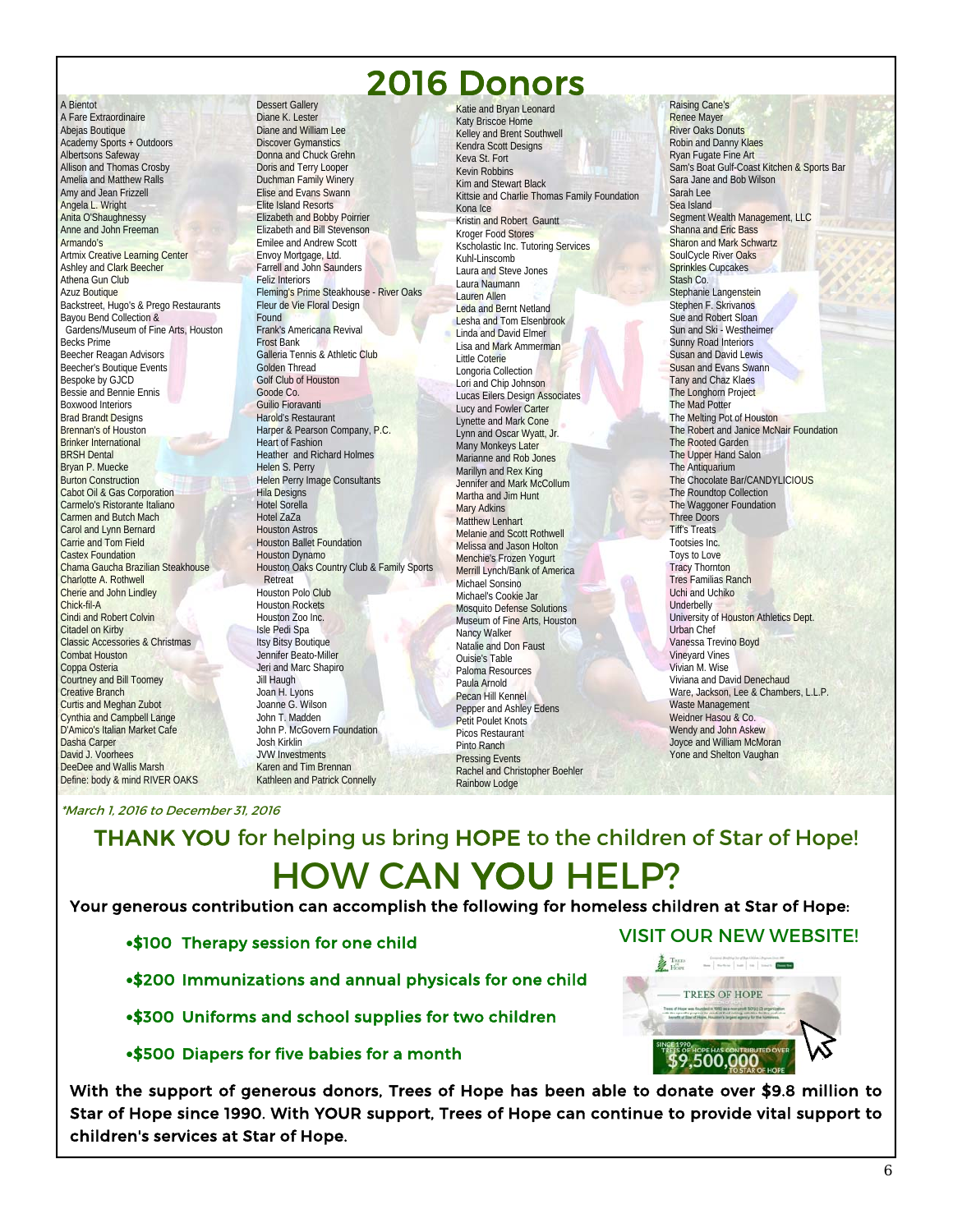## Looking Ahead

We hope that you continue to support Trees of Hope as we embark on 2017, a year of transformation and growth. We will focus on three key points:

- Increasing Revenue
- Brand Transformation
- Expanding Partnerships

#### Increase Revenue



In 2017 Trees of Hope will strive to increase its annual financial gift to Star of Hope by continuing to seek out additional revenue sources, particularly those from foundations and corporations, as well as cultivating current donors.



#### Brand Transformation

In order to attract new supporters it is vital that we increase of exposure in the city of Houston. To do this, Trees of Hope must maintain consistent and captivating branding. In 2017, Trees of Hope will transform its brand to appeal to the changing times.

#### Expanding Partnerships

An organization like Trees of Hope is nothing without its supporters and partners! In 2017 we will increase outreach and communication not only to our members, but also to our community partners, and exclusive beneficiary, Star of Hope.

For more information, please visit www.treesofhopehouston.org.